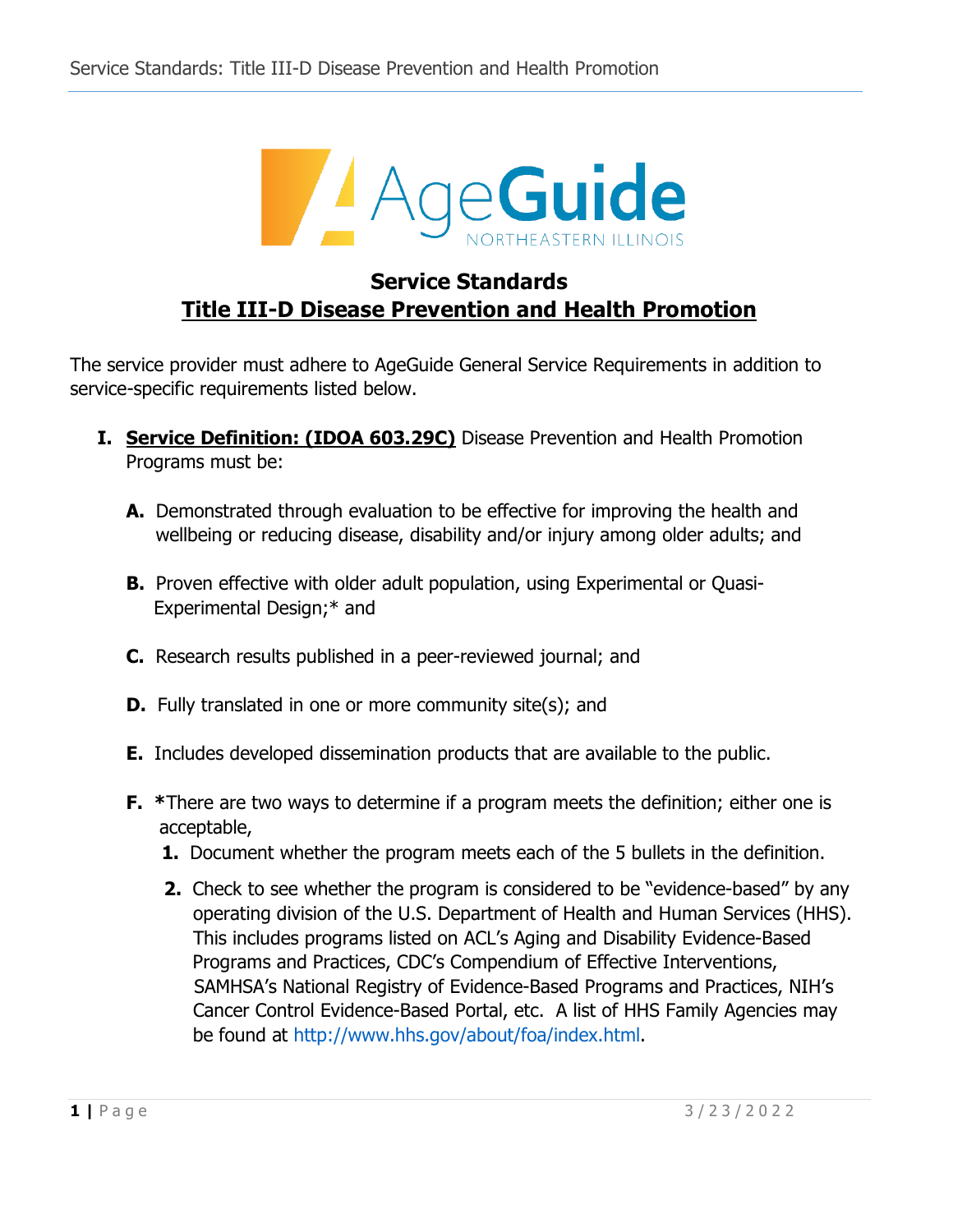# **II. Participant Eligibility**

**A.** Be aged 60 year or older.

## **III. Target Population: (IDOA 603 29A):**

 **A.** Title III-D funds must be used to provide disease prevention and health promotion services and information at senior centers, at congregate meal sites; through home delivered meal programs, in the client's home or at other appropriate sites.

### **IV. Allowable Services:**

- **A.** Health Promotion Programs A Matter of Balance (MOB); Bingocize, Chronic Disease Self- Management (CDSMP); Diabetes Self-Management (DSMP); Tomando Control de Su Salud, a Spanish Chronic Disease Self-Management Program (Spanish CDSMP); Fit and Strong; Healthy Steps in Motion, Stress Busting Program for Family Caregivers of Persons with Dementia (English and Spanish); Stress Busting Program for Family Caregivers of Persons with Chronic Conditions, Tai Chi for Arthritis.
	- **1.** AgeGuide maintains license for the above programs. Grantees may operate these programs under AgeGuide license. Grantees will not have to pay licensing fees for the above programs, with the exception of additional site fees for Fit and Strong. Grant funds may be used for Fit and Strong additional site fees.
		- a. Grant funds may be used for leader training conducted in Illinois, program operating costs, and program materials.
		- b. Grant funds may not be used for licensing (with the exception of additional site fees for Fit and Strong) or Master Training for these programs without prior approval by AgeGuide.
	- **2.** Health Promotion Programs (IDOA 603.29D4a) Definition: Services to promote better health among older persons by providing evidence-based health promotion programs.
		- a. Service Activities May Include: (IDOA 603.29D4b) Programs relating to the prevention and mitigation of the effects of chronic disease (including osteoporosis, hypertension, obesity, diabetes, and cardiovascular disease),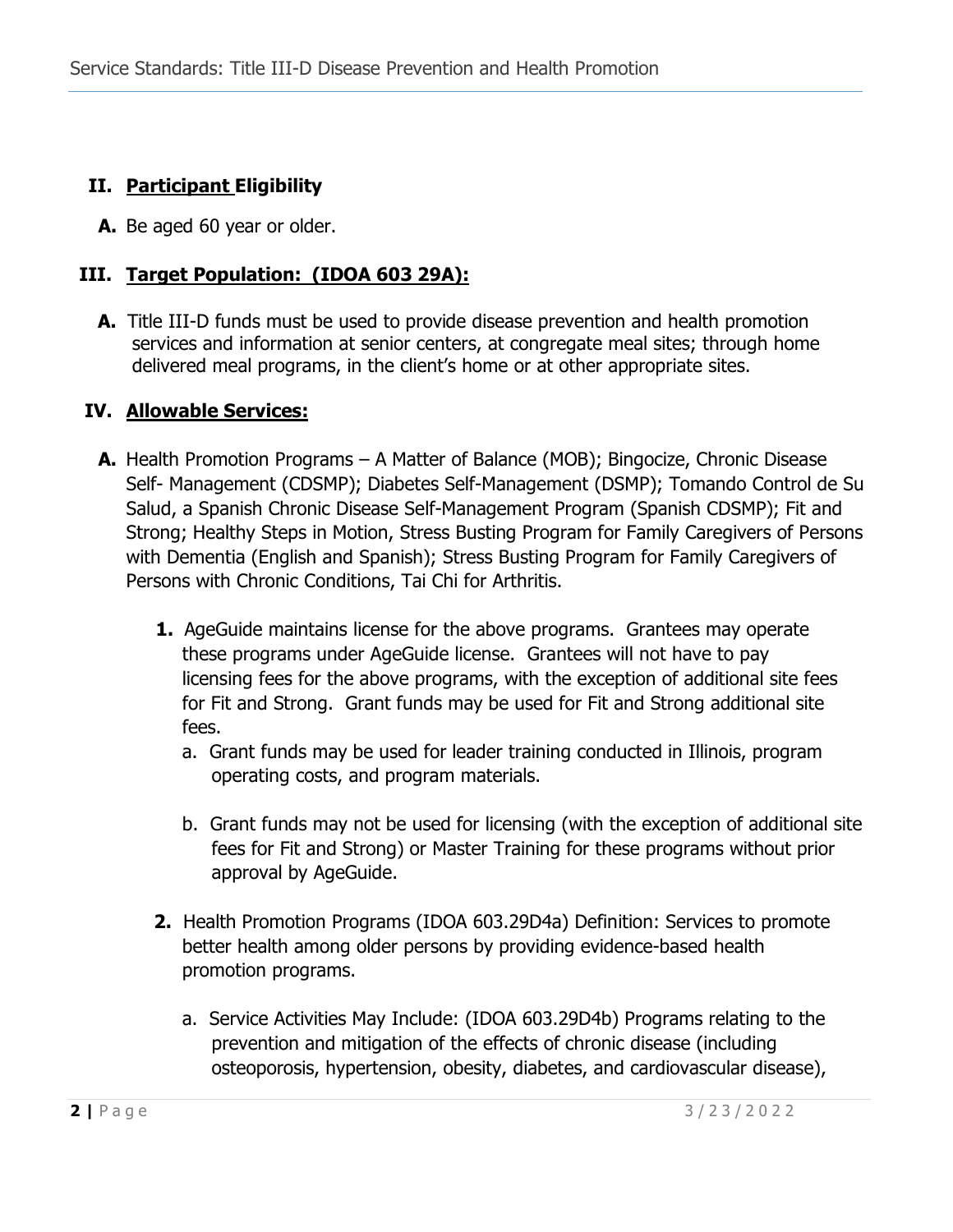alcohol and substance abuse reduction, smoking cessation, weight loss and control, stress management, falls prevention, physical activity, and improved nutrition.

- b. Unit of Service: (IDOA 603.29D4c) The unit of service is a session per participant. If there are 7 people attending a weekly health promotion session, then the unit count would be 7, the unduplicated count of people served is 7. If during the second week health promotion session, 4 people return from the first meeting and 4 new people join, then the unit count for the month to date would be 15 (7 sessions in  $1<sup>st</sup>$  week + 8 sessions in  $2<sup>nd</sup>$ week), and the unduplicated count of people served is 11 (7 people in  $1<sup>st</sup>$ week  $+$  4 new people in 2<sup>nd</sup> week.)
- **B.** Mental Health Screening Programs

PEARLS (Program to Encourage Active Rewarding Lives for Seniors) and Healthy IDEAS (Identifying Depression, Empowering Activities for Seniors).

- **1.** Grantees may apply to conduct Mental Health Screening which meet the Evidence- Based criteria and definitions below.
	- a. Grant funds may be used for program operating costs and program materials.
	- b. Grant funds may not be used for licensing, Master Training and/or leader training fees for these programs without prior approval by AgeGuide.
- **2.** Mental Health Screening (IDOA 603.29D7a) Definition: Screening services to educate and improve mental health among older persons.
	- a. Service Activities May Include: (IDOA 603.29D7b) Coordination of community mental health services, provision of educational activities, and referral to psychiatric and psychological services.
	- b. Unit of Service: (IDOA 603.29D7c) The unit of service is a session per participant. If there are 7 people attending a weekly health promotion session, then the unit count would be 7, the unduplicated count of people served is 7. If during the second week health promotion session, 4 people return from the first meeting and 4 new people join, then the unit count for the month to date would be 15 (7 sessions in  $1<sup>st</sup>$  week + 8 sessions in  $2<sup>nd</sup>$ week), and the unduplicated count of people served is 11 (7 people in  $1<sup>st</sup>$ week  $+$  4 new people in  $2<sup>nd</sup>$  week.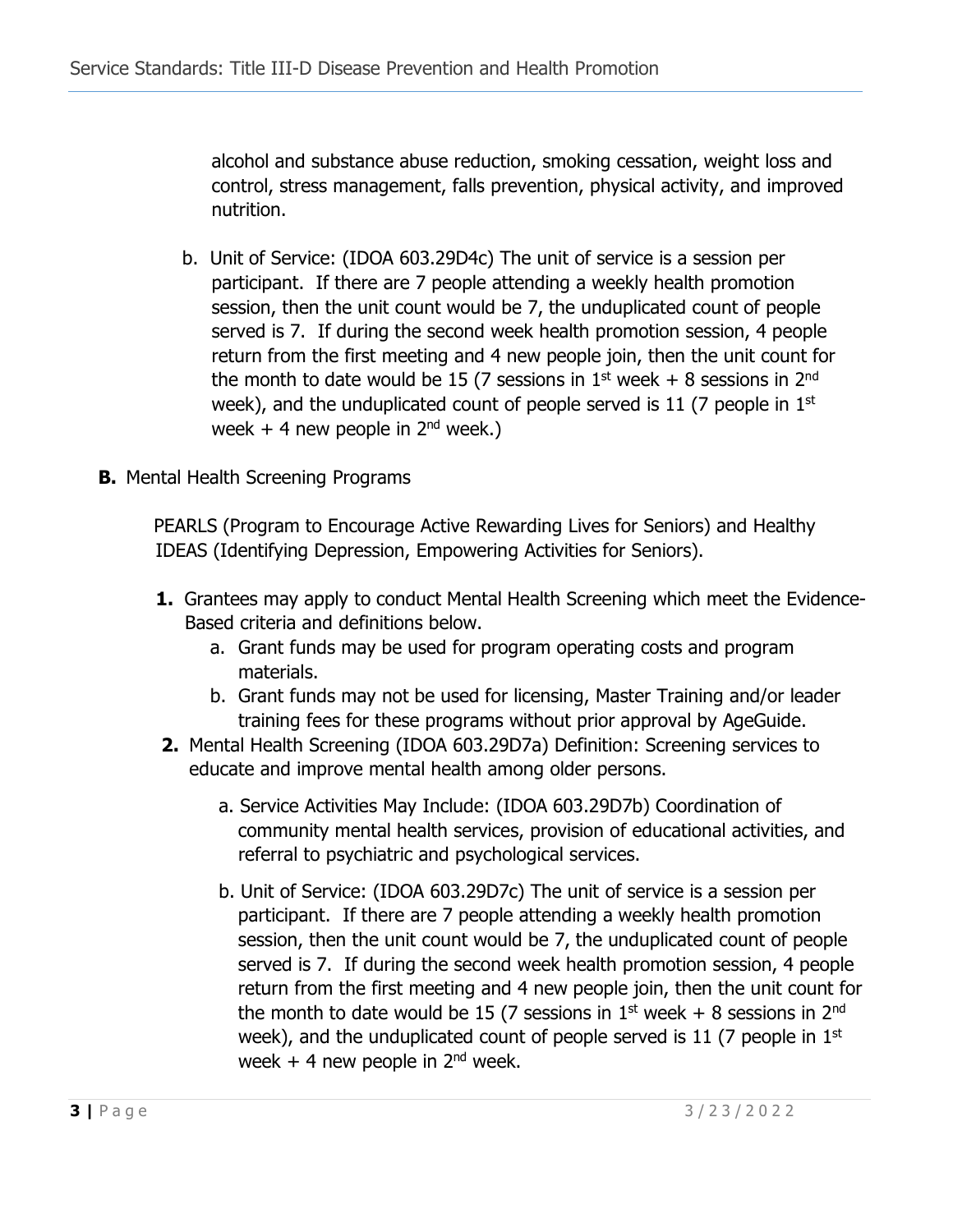#### **V.** Records and Documentation

- **A.** The recipient of Disease Prevention and Health Promotion Services funding shall have a written statement of its mission, consistent with the recipient agency itself. The recipient shall also have a written statement of its goals and objectives based on its mission and on the needs and interests of older adults in its community or service area. The recipient will have a written action plan that describes how the programs will achieve goals and objectives. These statements shall be used to guide the character and direction of the agency operations and purpose (NEIL).
- **B.** The recipient of Disease Prevention and Health Promotion Services funding shall have appropriate and adequate arrangements to evaluate and report on its program(s). Each recipient of Disease Prevention and Health Promotion Services funding must develop service-specific Outcome Measures for every OAA funded service, available for review by AgeGuide.
- **C.** The recipient of Disease Prevention and Health Promotion Services funding shall keep complete records required to operate, plan, and review its program. It shall regularly prepare and circulate reports to inform its governing structure, its participants, staff, funders, public officials, and the general public about all aspects of its operation and program.
- **D.** The recipient of Disease Prevention and Health Promotion Services funding shall use the data collected from the participant surveys to verify that the goals and objectives are being met and to identify unmet participant needs. Verification and identification procedures and results will be documented and available for review by AgeGuide.
- **E.** The recipient of Disease Prevention and Health Promotion Services funding will cooperate and participate in whatever manner deemed necessary by AgeGuide for the monitoring of services.
- **F.** Providers shall assure maintenance and safeguard of information relating to participants as required by federal and state law. All records, case notes and other information on persons served shall be confidential and protected from unauthorized disclosure.